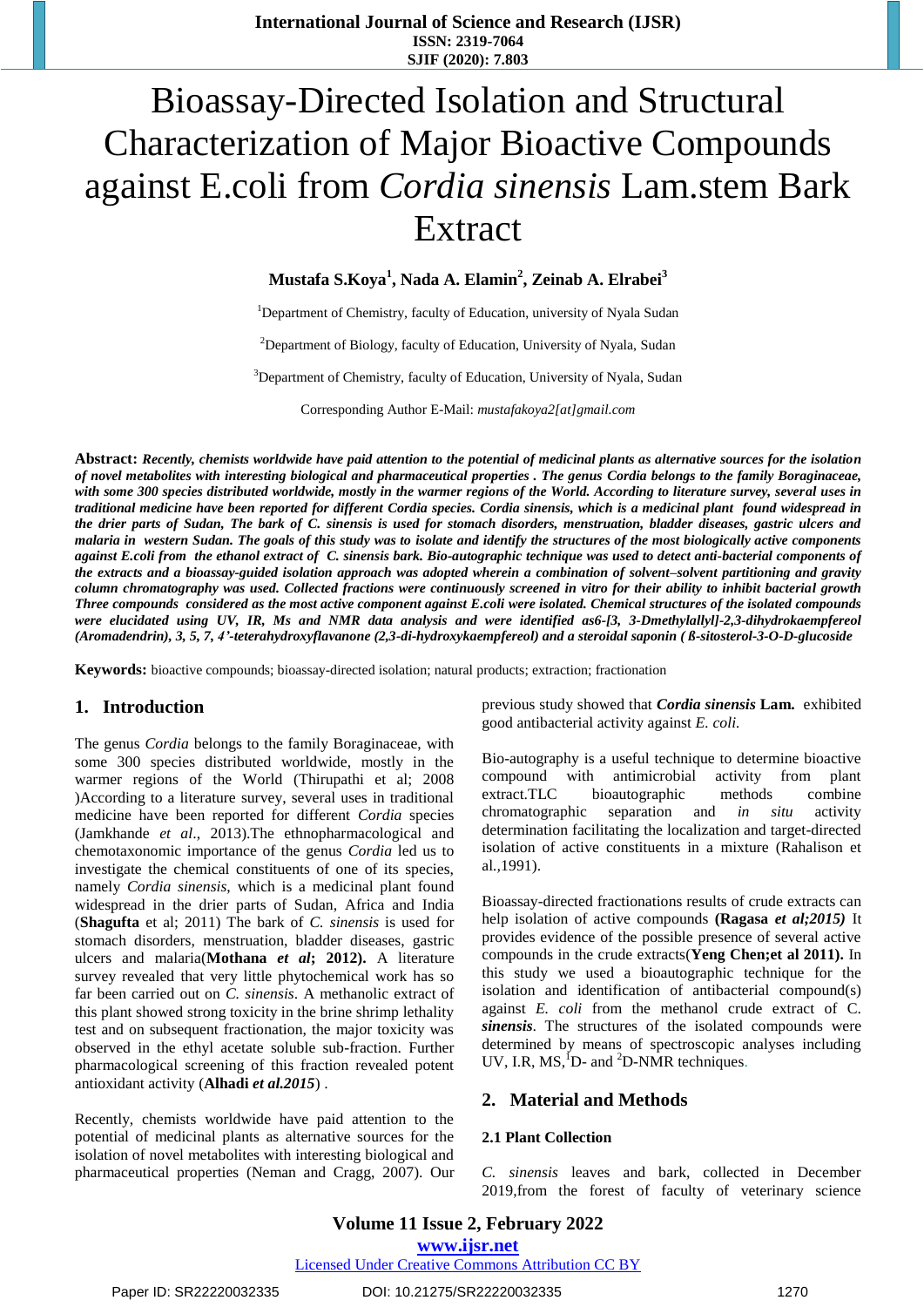University of Nyala were identified by a botanist, Department of Botany, faculty of Science and Information technology, University of Nyala, - western Sudan. The plant has been deposited in the herbarium of the same department.

#### **2.2 Solvent Extraction**

The shade dried plant material (500g) was extracted with methanol (6.0 L, thrice) at room temperature. The combined methanol extract was evaporated under reduced pressure to give a thick gummy mass (50 g) that was suspended in water and successively extracted with *n*-hexane, ethyl acetate and *n*-butanol to afford the corresponding sub-fractions.

#### **2.3 Column Chromatography**

The *C.sinensis bark* extract were further subjected to column chromatography. An open glass column (150 by 200 mm) was packed with silica gel (Merck, Darmstadt, Germany, 0.063 to 0.200 mm). The column was eluted with 150 mL methanol-chloroform (10:90, v/v). The fractions were collected in 5 to 10 mL portions depending on the visible changes in the colorful bands running out of the column. Based on TLC profile of fraction the second column chromatography was performed to further dissociate a few fractions. Then each fraction again re-dissolved in the methanol and test for antibacterial activity against *E. coli*  using the disc diffusion method and bio-autographic technique **(Edinardo,***et al.,***2013)**

#### **2.4 Microorganism preparation and antibacterial test**

Two *ml* of the standardized bacterial stock suspension were thoroughly mixed with 250 *ml* of a sterile melted nutrient agar and maintained at 40°C. Twenty *ml* aliquots of the inoculated media were poured into a sterile Petri dish (9 *cm*  in diameter). The agar was left to set, and in each of these plates, four holes (10 *mm* in diameter) were made using a sterile cork- borer and the agar discs were removed. Alternate holes (wells) were filled with 0.1 *ml* (100 *μl*) of 100 *mg/ml* samples of each of the extracts and allowed to diffuse at room temperature for two hours. The plates were then incubated, in the upright position, at 37°C for 18 hours. Three replicates were carried out for each extract against the test organism simultaneously; controls involving the addition of the respective solvents instead of the extracts were carried out Fig.2.

#### **2.5 Bioassay guided fractionation of** *Cordia sinensis* **ethyl acetate fraction, isolation and purification of antibacterial biological active compounds**

To isolate and purify the most biologically active compounds from *C. sinensis*, gravity column chromatography was used. The dried ethyl acetate fraction produced from the solvent– solvent<br>partitioning step (and shown in vitro using partitioning step (and shown in vitro using bioautography assay to the most potent constituent against *E.coli*) was fractionated by primary column chromatography designated column 1, eluted with CHCl3, CHCl3-MeOH and MeOH in increasing order of polarity to obtain five fractions I–V. Fraction I obtained from CHCl3-MeOH (9.9:0.1) was further purified by column chromatography eluting with CHCl3-MeOH (9.7:0.3) to obtain two components 1(10 mg) and **2** (25 mg) from the top and the tail fractions, respectively. Fraction II obtained from CHCl3-MeOH (9.8:0.2) was a mixture of two components, which were separated by column chromatography using the solvent system CHCl3- MeOH (9.5:0.5). Upon TLC chromatography test it was obvious that one of the two components in the mixture of fraction II is identical to component 2 obtained from fraction I**.** To monitor separation of compounds during fractionation, thin layer chromatography (TLC) was employed. all solvents used were technical grade, All column chromatography fractionation steps were carried out using silica gel 60 F254 (0.063– 0.2 mm particle size, Merck (Germany).

#### **2.6 Sructural identification tools.**

dentification of compounds involved a combination of various techniques including nuclear magnetic resonance (NMR), mass spectrometry(MS),ultraviolet(UV) and infrared(IR) spectrometry. NMR both 1H and 13C (onedimensional spectroscopy) spectra for the isolated compounds were determined on Mercury-200BB "plantkmrup-ac-za". IR spectra of the isolated compounds were recorded in KBr discs using Fourier Transform Infrared spectrophotometer (FTIR-8400S).

## **3. Results and Discussion**

## **3.1 Results**

From an initial 500 g of dried bark of *C. sinensis*, 41.7 g of crude acetone extract was obtained. Subsequent solvent– solvent partitioning of crude extract (41.7 g) yielded four fractions, namely hexane (8.2 g), acetone (14.2 g), DCM (10.1 g), and methanol (9.2 g). Following the solvent– solvent partitioning procedure the next step was utilized to identify the most potent fraction, as observed by inhibition of *E coli* growth using TLC- autobiographic procedure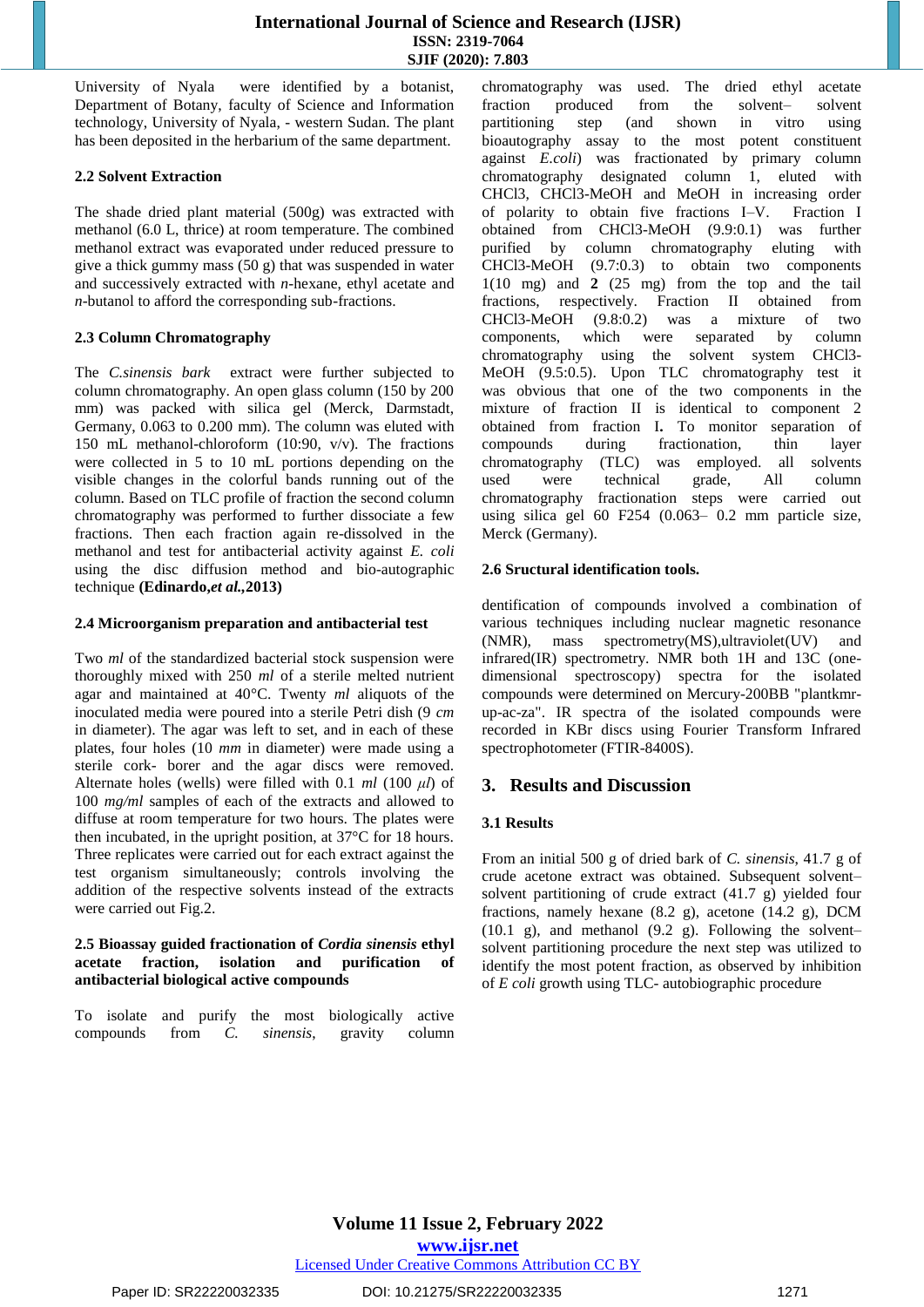



**Extracts (Fig.1a)**

**Figure 1:** Bioassay guide fractionation and isolation of the most biologically active compounds against *E.coli* from crude extracts and acetone fraction of *C. sinensis* bark (a) Bioautogram of serial exhaustive extraction extracts against *E.coli* (b) indicated that compound 1 was the major component of the active acetone extract. (c) TLC of supernatant solution of fractions I, II and III with compound 2 d) Bioautoghraphy of Supernatant solution of Fractions I, II and III with compounds 1 and cpd3 the bioautographic screening, the chromatogram was developed with  $CHCl<sub>3</sub>$ :

#### **Bioautography**

MeOH (8:2). The bacterium *E.coli* was used as the indicator organism for screening of the four crude as shown in Fig 1 above.

#### **Column Chromatography Fractionation of acetone extract**

Acetone extract (14 *g*) was packed onto a silica gel column and eluted with a mixture of solvents (hexane, ethyl acetate and methanol). The first samples collected were eluted with hexane: EtOAc  $(9:1)$  followed by the ratios:  $(8:2)$ ,  $(7:3)$ ,  $(6:$ 4), (4: 6), (2: 8), 100 % EtOAc.Atotal of 30 fractions were collected and recombined based on their TLC profiles which were regrouped into five major fractions.

#### **Isolation of Bioactive Compounds**

Compound **1** was collected from fraction (**FI)** as crystals and washed with hexane /EtOAc (7:3) to give 20 *mg*. and 10*mg* The bioautogram (Fig.1.b) indicated that compound **1** was the major component of the active acetone extract. Sediment that appeared to be a precipitated compounds, were filtered out from fractions **II** and **III**, and washed with 100% hexane and a combination of hexane and EtOAc gave 80 *mg* of a yellow powdered compound coded as compound **2** and 85 *mg* of a white powdered compound identified as compound **3**.



**Figure 2:** TLC bioautogram showed the spots with the most antibacterial activity from acetone fraction of *C.sinensis* stem bark . 1- TLC chromatogram obtained from acetone fraction before subject to column fractionation 2- TLC chromatogram in 1 visualized under UV lamp (365nm) 3- Inhibition zones of the bacterial growth by agar diffusion or contact bioautography

## **Volume 11 Issue 2, February 2022 www.ijsr.net** Licensed Under Creative Commons Attribution CC BY

#### Paper ID: SR22220032335 DOI: 10.21275/SR22220032335 1272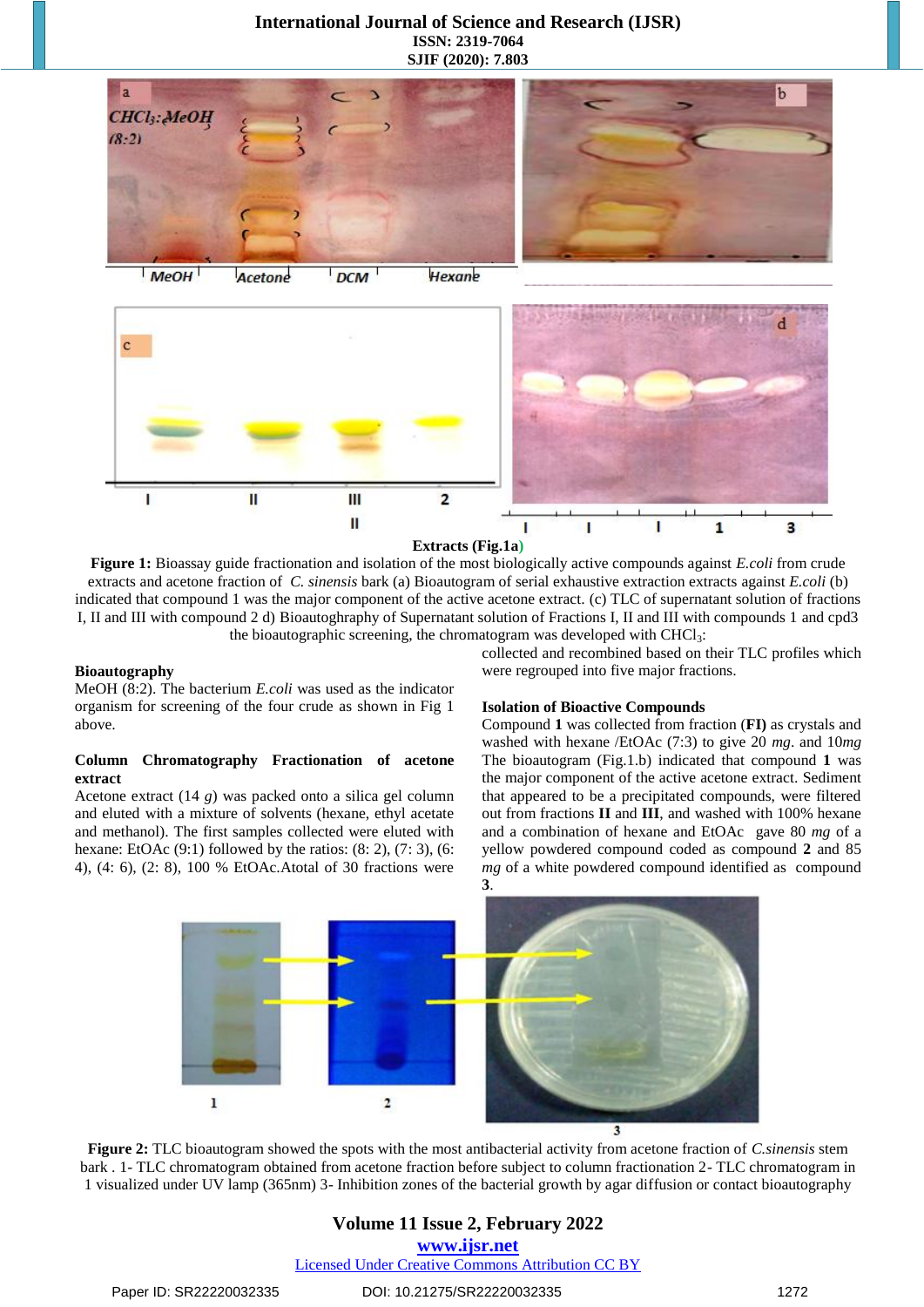#### **The spectral data of the isolated compounds:**

Compound **1** was crystallized from fraction **FI** of the first silica gel column and from column III as colourless crystals and showed characteristic flavonoid colour reaction on TLC.

It has a melting point of 200 - 202℃. Its UV data showed

one major peak at 295 *nm* (Band II) with a shoulder corresponding to 2, 3-dihydroflavonol (flavanonol) skeleton (Mabry *et al*., 1970). IR of its spectrum showed absorption bands at 3552  $cm^{-1}$  (OH), 1616  $cm^{-1}$  (C=O) and at 1521  $cm^{-1}$ for aromatic structure. Molecular formula deduced was  $C_{20}H_{20}O_6$  based on Molecular ion peak at  $m/z$  356.14 from LREIMS <sup>1</sup>H-NMR spectral data showed signals of 1,4disubstituted ring B, of  $2^{\prime}/6$  and  $3^{\prime}/5$  protons at  $\delta$  7.40 and  $\delta$  6.89 (2H each m) respectively. The singlet signal at  $\delta$ 6.01 was attributed to H-8 which suggested the presence of a substituent at C-6, and signals at  $\delta$  4.64, 5.06 (d each,  $J =$ 11.6 *Hz*) were attributed to H-3 and H-2 respectively and indicated the dihydroflavonol (Mabry *et al.*, 1970). The coupling constant (*J* = 11.6 *Hz*) indicated *trans* configuration of the two protons. <sup>1</sup>H-NMR also showed signals at 5.23(1H, m), 3.26 (2H, d, 6.8 *Hz*) and two methyl signals at 1.75 and 1.64 (s each). The foregoing data indicated the presence of 2, 3-dihydrokaempferol nucleus with 3, 3-dimethylallyl group. The 3,3-dimethylallyl group was located at C-6, based on <sup>13</sup>C-NMR spectra by the fact that the resonance of C-6 was shifted down field to 108.71 ppm relative to the corresponding carbon of compound

The <sup>13</sup>C-NMR spectra confirmed the presence of dihydrokaempferol skeleton (Agrawal, 1989) and showed carbons at  $\delta_c$  83.7 (C-2); 72.5 (C-3); 161.3 (C-5); 108.7 (C-6); 164.6 (C-7); 94.8 (C-8); 158.2 (C-9); 130.8 (C-2'/6'); 115.2 (C- $3'$ /5'), along with two methyl carbons at  $\delta c$  17.2 and 25.2 and signals for (CH) at 122.7, (CH<sub>2</sub>) at 20.9 and C at 130.7 ppmThe spectral data of <sup>1</sup>HNMR and <sup>13</sup>CNMR are displayed on table1&2.Compound1 is a flavanol which was identified as 6-[3,3-Dimethylallyl]-2,3-dihydrokaempfereol .(Fig.3,1.) represent the proposed structure of compound 1



**Figure 3:** The proposed structures of three isolated compound from the acetone fraction of *C. sinensis* **stem bark. Compound1** as 6-[3,3-Dimethylallyl]-2,3-dihydrokaempfereol.**compound2** as2,3-dihydrokaempferol commonly known as (aromdendrin) **compound 3 as**  $\beta$ -sitosterol-3-O- $\beta$ -D-glucoside



**Figure 4:** LREIMS spectrum of the isolated compounds 1, 2 & 3

## **Volume 11 Issue 2, February 2022 www.ijsr.net** Licensed Under Creative Commons Attribution CC BY

## Paper ID: SR22220032335 DOI: 10.21275/SR22220032335 1273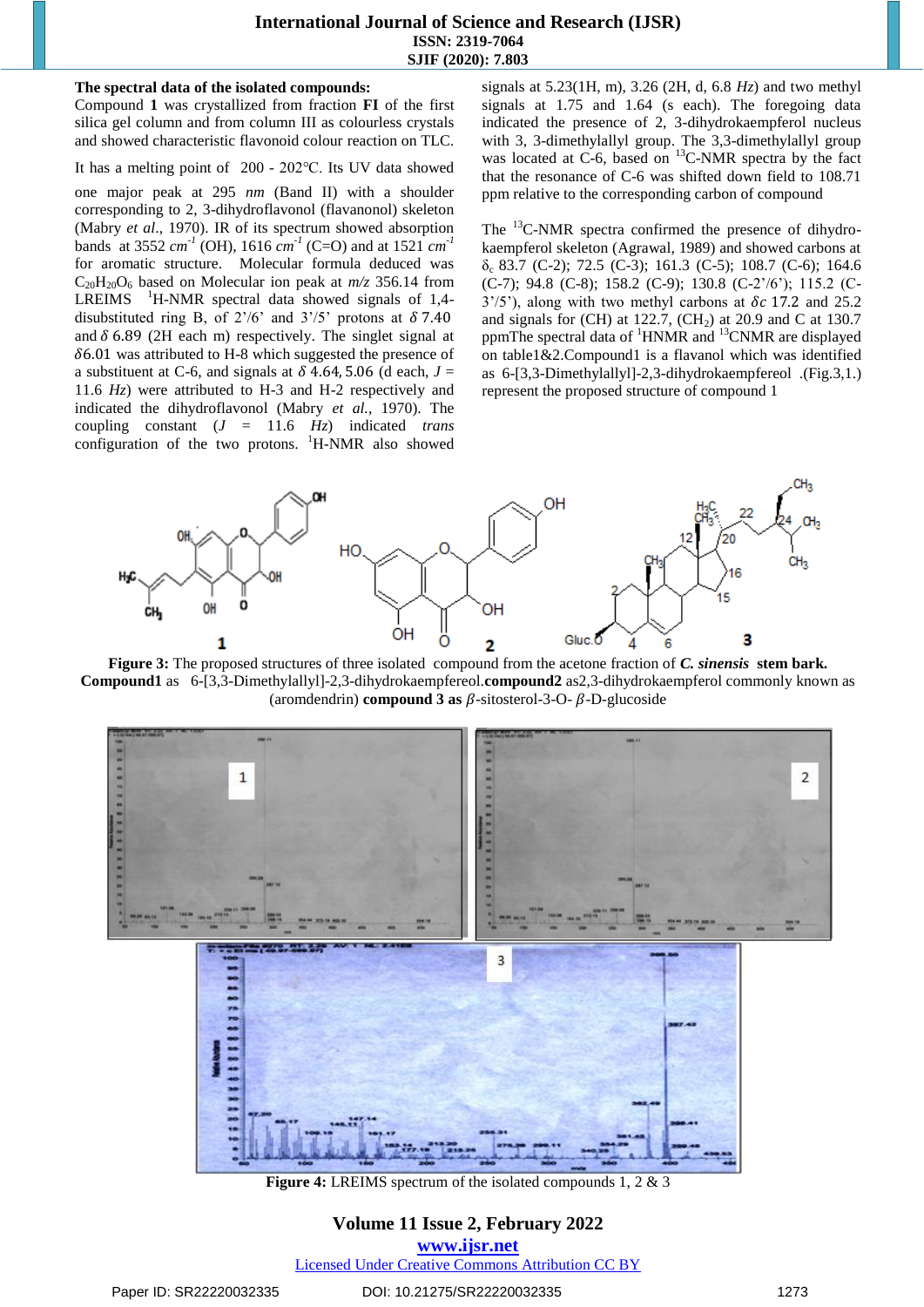## **Characterization of Compound 2**

Compound2 was isolated from columns I and II as a colourless solid, mp. 218 - 220℃. It gave a deep purple fluorescence under UV-light at 366 *nm* and showed deep red colour on a TLC plate sprayed with vanillin  $/H<sub>2</sub>SO<sub>4</sub>$ . Its UVspectrum showed absorption maxima at 290 *nm* (Band II with a shoulder as Band I) corresponding to 2, 3 dihydroflavonol (Mabry *et al.,* 1970). The IR spectrum of compound 2 showed absorption bands at  $3442 \text{ cm}^{-1}$  (OH),  $1637cm<sup>-1</sup>$  (C=O) and at  $1521$   $cm<sup>-1</sup>$  for aromatic structure. <sup>1</sup>H-NMR data (Table**1**) and spectra showed two aromatic proton signals at  $\delta$  7.42 and 6.90 (two protons, each m, H-2'/6' and H-3'/5'); two signals *meta*-coupled at  $\delta$  5.94 and 5.99 (each d, 2.2*Hz*) corresponding to H-6 and H-8 respectively, and two vicinal signals coupled at  $\delta$  5.08 and 4.66 (each d, 11.8) Hz) corresponding to H-2 and H-3 respectively. The coupling constant value between H-2 and H-3  $(J = 11.8 \text{ Hz})$ indicated *trans* configuration of both protons (Mabry *et al.*, 1970).

The <sup>13</sup>C-NMR spectral data (Table ) indicated the dihydrokaempferol structure for compound **2** (Agrawal, 1989). This was confirmed with LREIMS analytical data which gave a molecular formula of  $C_{15}H_{12}O_6$  (m/z 288.12)

The characterization of this compound was further confirmed by comparison of its UV-,  ${}^{1}\hat{H}$ - and  ${}^{13}$ C-NMR with literature data (Shen and Theander, 1985 and El-Sohly *et al*., 1999) and was identified as 3,5,7,4'-tetrahydroxyflavanone or 2,3-dihydrokaempferol commonly known as(aromdendrin). It is reported for the first time in *C. sinensis*.

#### **Characterization of Compound 3**

A steroidal saponin was isolated and indentified as  $\beta$  sitosterol-3-O-  $\beta$ -D-glucoside. Its structure was presented in Fig1,3. Compound **3** was isolated as a colourless solid precipitate from fraction **F**III. It had a melting point of 278- 280℃ [(Lit. 284-286), (Shen *et al*., 2008)].

The IR- spectrum showed absorptions at 3415  $cm^{-1}$  (OH), 2988  $cm^{2}$ <sup>T</sup> (CH<sub>2</sub>), 1647  $cm^{2}$  (C=C) and 1255  $cm^{2}$  (C-O). steroidal skeleton was easily deduced from the <sup>1</sup>H-NMR spectral data (Table **3)** by the appearance of vinylic  $(R_2C=CHR, \delta_H5.31)$  and hydroxylated methane (RCHOH,  $\delta_H$ 3.03). There was also a crowded signals between  $\delta_H$ 0.5 and  $\delta_H$ 2.0 ppm indicating the presence of -CH<sub>3</sub>, -CH<sub>2</sub> and -CH protons included the singlet signal at  $\delta_H$ 0.63 for (CH<sub>3</sub>-18) protons and five multiplet for the five methyl protons..

The <sup>13</sup>C-NMR (Table3) and DEPT spectra confirmed the presence of 29 carbons: six methyls, eleven methylenes, nine methines and three quaternary carbons one of which (C-5) was olefinic  $(\delta_c 140.14)$  and two at 36.18 (C-10) and at 41.82 ppm for C-13. Confirmation of structure was done by LREIMS (Fig.), which showed the base peak and molecular ion at  $m/z$  396 [M<sup>+</sup>-sugar moiety] coesponding to  $C_{29}H_{48}O_6$ .

Final attribution of  ${}^{1}H$ -,  ${}^{13}C$ -, DEPT-135 and LREIMS of compound3 were in complete agreement with literature data (Kojima *et al.,* 1990 and Shen *et al*., 2008). Therefore, compound **3**was elucidated as  $\beta$ -sitosterol-3-O- $\beta$ -D-

glucoside, and it was the first report of its isolation from *C. sinensis.*

| Table 1: <sup>1</sup> H-NMR (200 MHz) spectral data of compounds 1, |  |  |
|---------------------------------------------------------------------|--|--|
|---------------------------------------------------------------------|--|--|

| 2.        |                                      |                                 |  |
|-----------|--------------------------------------|---------------------------------|--|
| Positions | Compounds                            |                                 |  |
|           | ${}^{1}H\delta$ (JinH <sub>z</sub> ) | ${}^{1}H\delta (JinH_{z})$<br>2 |  |
| 2         | 5.06(1H,d,11.6)                      | 5.08(1H,d,11.8)                 |  |
| 3         | 4.64(1H,d,11.6)                      | 4.66(1H,d,11.8)                 |  |
| 6         |                                      | 5.94(2H,d,2.2)                  |  |
| 8         | 6.01(1H,s)                           | 5.99(2H,d,2.2)                  |  |
| $2^{7/6}$ | 7.40(2H,m)                           | 7.42(2H,m)                      |  |
| 3'/5'     | 6.89(2H,m)                           | 6.90(2H,m)                      |  |

**Table 2:** <sup>13</sup>C-NMR Spectral data of Compounds **1**, **2**.

| Positions               | Compounds                       |                   |  |
|-------------------------|---------------------------------|-------------------|--|
|                         | $\mathbf{1}$<br>$\delta C(ppm)$ | $2 \delta C(ppm)$ |  |
| $\boldsymbol{2}$        | 83.7                            | 84.3              |  |
| $\overline{\mathbf{3}}$ | 72.5                            | 73.1              |  |
| $\overline{\mathbf{4}}$ | 198.0                           | 198.2             |  |
| 5                       | 161.3                           | 164.9             |  |
| 6                       | 108.7                           | 97.04             |  |
| 7                       | 164.6                           | 167.8             |  |
| 8                       | 94.8                            | 95.9              |  |
| 9                       | 158.2                           | 158.8             |  |
| 10                      | 97.1                            | 101.9             |  |
| 1 <sup>2</sup>          | 129.6                           | 129.1             |  |
| $2^{7/6}$               | 130.8                           | 130.3             |  |
| 3'/5'                   | 115.2                           | 115.9             |  |
| $\overline{4}$          | 158.1                           | 158.8             |  |
| 1"                      | .                               |                   |  |
| 2"                      |                                 |                   |  |
| 3"                      |                                 |                   |  |
| 4"                      |                                 |                   |  |
| $\overline{5}$ "        |                                 |                   |  |
| 6"                      |                                 |                   |  |
| $1$ "                   | 20.9                            |                   |  |
| $2^{1/2}$               | 122.7                           |                   |  |
| $3^{1,1}$               | 130.7                           |                   |  |
| $4$ "                   | 17.2                            |                   |  |
| $5^{,0}$                | 25.2                            |                   |  |

**Table 3:**  $^{13}$ C-NMR (50 MHz) and  $^{1}$ H-NMR (200 MHz) spectral data of Compound **3**

| <b>Position</b> | - r - - -       | $\overline{^{13}{\rm C}(\delta_c)}$ | ${}^{\bf \overline{I}}\!{\bf H}(\delta_{\underline{H}})$ |
|-----------------|-----------------|-------------------------------------|----------------------------------------------------------|
| $C-1$           | CH <sub>2</sub> | 36.18                               | 4.86                                                     |
| $C-2$           | CH <sub>2</sub> | 31.39                               | 1.43                                                     |
| $C-3$           | <b>CH</b>       | 67.72                               | 3.03                                                     |
| $C-4$           | CH <sub>2</sub> | 36.80                               | 2.10                                                     |
| $C-5$           | $\mathsf{C}$    | 140.41                              |                                                          |
| $C-6$           | <b>CH</b>       | 121.17                              | 5.31                                                     |
| $C-7$           | CH <sub>2</sub> | 33.32                               | 1.75                                                     |
| $C-8$           | <b>CH</b>       | 33.32                               | 1.43                                                     |
| $C-9$           | CН              | 49.57                               | 1.35                                                     |
| $C-10$          | $\mathsf{C}$    | 36.18                               | -                                                        |
| $C-11$          | CH <sub>2</sub> | 20.56                               | 1.40                                                     |
| $C-12$          | CH <sub>2</sub> | 39.49                               | 1.36                                                     |
| $C-13$          | $\mathsf{C}$    | 41.82                               |                                                          |
| $C-14$          | <b>CH</b>       | 56.15                               | 1.40                                                     |
| $C-15$          | CH <sub>2</sub> | 25.40                               | 1.47                                                     |
| $C-16$          | CH <sub>2</sub> | 28.67                               | 1.48                                                     |
| $C-17$          | CН              | 55.39                               | 1.47                                                     |
| $C-18$          | CH <sub>3</sub> | 11.64                               | 0.63                                                     |
| $C-19$          | CH <sub>3</sub> | 19.06                               | 1.26                                                     |
| $C-20$          | <b>CH</b>       | 35.45                               | 1.64                                                     |

**Volume 11 Issue 2, February 2022 www.ijsr.net** Licensed Under Creative Commons Attribution CC BY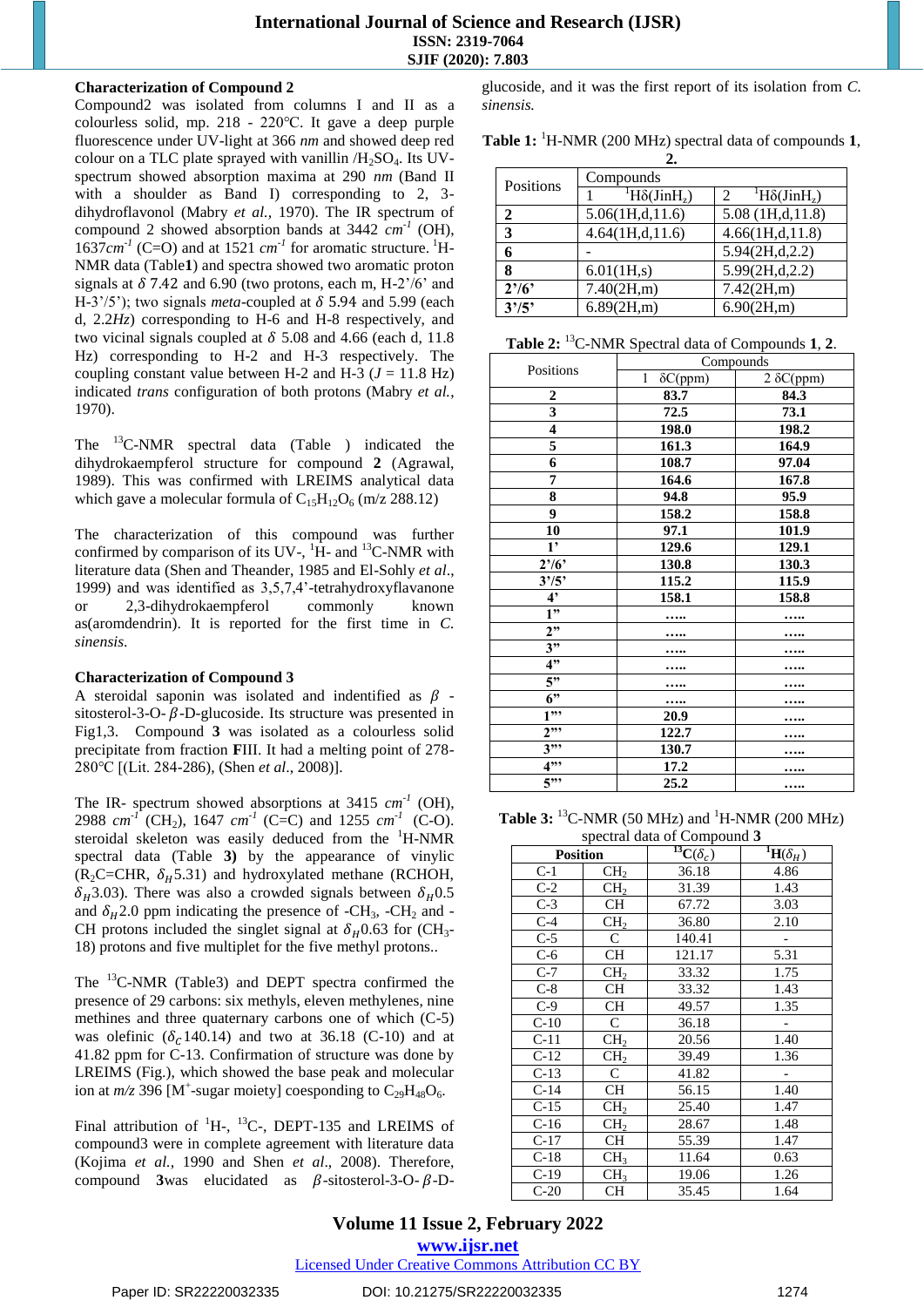| $C-21$         | CH <sub>3</sub> | 18.90  | 0.93 |
|----------------|-----------------|--------|------|
| $C-22$         | CH <sub>2</sub> | 38.26  | 1.25 |
| $C-23$         | CH <sub>2</sub> | 23.84  | 1.25 |
| $C-24$         | <b>CH</b>       | 40.75  | 1.46 |
| $C-25$         | <b>CH</b>       | 29.23  | 1.75 |
| $C-26$         | CH <sub>3</sub> | 19.68  | 0.89 |
| $C-27$         | CH <sub>3</sub> | 21.30  | 0.89 |
| $C-28$         | CH <sub>2</sub> | 22.57  | 1.29 |
| $C-29$         | CH <sub>3</sub> | 11.75  | 0.89 |
| $1^{\circ}$    |                 | 100.75 |      |
| 2 <sup>1</sup> |                 | 73.44  |      |
| 3'             |                 | 76.57  |      |
| 4 <sup>2</sup> |                 | 70.07  |      |
| 5'             |                 | 76.72  |      |
| 6'             |                 | 61.50  |      |

## **4. Discussion**

Extracts of plants are inherently a complex mixture of different compounds. For the purpose of drug discovery these mixtures of compounds need to be separated and the active compounds be isolated and subsequently identified. Due to the fact that plant extracts usually occur as a combination of various type of bioactive compounds or phytochemicals with different polarities, their separation still remains a big challenge for the process of identification and characterization of bioactive compounds **[\(Khan](https://www.tandfonline.com/author/Khan%2C+Kehkashan) et al; 2021).**

It is a common practice in isolation of the bioactive compounds that different separation techniques such as TLC, column chromatography, flash chromatography Sephadex chromatography and HPLC, should be used to obtain pure compounds, the pure compounds are then used for the determination of structure and biological activity( **Sasidharan et al., 2011**).

While bioassay-guided fractionation can be criticized for being time consuming and resource intensive, the approach compensates for these shortcomings by its effectiveness (Moyo et al 2019). For instance bio-autography allows localizing antimicrobial activities of an extract on the chromatogram, it supports a quick search for new antimicrobial agents through bioassay-guided isolation (Cos et al., 2006). The bioautography agar overlay method is advantageous in that, firstly it uses very little amount of sample when compared to the normal disc diffusion method and hence, it can be used for bioassay-guided isolation of compounds. Secondly, since the crude extract is resolved into its different components, this technique simplifies the process of identification and isolation of the bioactive compounds (Rahalison et al*.,* 1991). The inhibition zones produced on TLC plates by bioautographic technique will be use to visualize the position of the bioactive compound with antimicrobial activity in the TLC fingerprint with reference to *Rf* values.

In this study, the bioassay-guided procedure was used to isolate and identify three compounds from *C. sinensis* stem bark. primarily active in vitro against *E. Coli.*

Four solvents were used to extract secondary metabolites from stem bark of the plant under investigation. Acetone and DCM solvents gave higher extractability than hexane and methanol (Fig. 1a).Hexane extract exhibited only a limited activity. The four extracts, except MeOH extract, indicated at least one active compound each in the non-polar region of the chromatogram (Fig.1a). Acetone extract indicated the highest number of active compounds followed by DCM extract. This solvent system gave good separation of compounds against *E. coli* as indicated on the bio-autogram (Fig.1,b).The acetone and DCM extract were the only extracts that indicated promising activity in the bioautography results. Acetone extract was chosen for further investigation because of its high yield (14.2 *g*) and the highest number of active compounds compared with DCM extract. The crude extracts of hexane and MeOH extracts were not promising (at least in this study) because they did not show any marked activity(Fig,1a).

compound1and compound2 were identified as substituted flavanols(**figs.3&4,tables1&2)** ,whereas compound3 identified as a steroidal saponin(**figs.3&4,table3).** Compound1 is the most abundant (*20mg*) and hence the most biologically active against *E.coli,* It showed a broad spectrum antimicrobial activity against the tested bacteria, and polar fraction exhibited better bacterial activity against *E. coli.* Compound2 was the second in order of performance against the inhibition of the tested bacteria growth.

The results of this study are in agreement with several researcher who reported the efficiency of phenols and flavonoids against bacteria and other organisims. Phenolic compounds, including tannins and flavonoids, have demonstrated their therapeutic potential as antiinflammatory, antifungal, antimicrobial, antioxidant, and wound-healing agents (Phanankosi et al., 2019).The secondary metabolites such as flavonoids and phenols are effective antibacterial substances due to their ability to form complexes with extra cellular and soluble proteins and to form complex with bacterial cell walls leading to the death of the bacteria(Leonor et al; 2017). According to Cushnie and Lamb (2005) the antibacterial activity of flavonoids has been increasingly more documented. Many researchers are a step further, where they have isolated and identified the structures of commercially available flavonoids, such as rutin, quercetin, 3-O-methylquercetin, and various glycosides of quercetin .The activities of these phytochemical components may be responsible for the antibacterial activities observed in the study.

The isolation and identification of these compounds from *C. sinensis* represents a contribution to the phytochemical analysis of the components of this plant and might be useful in further chemotaxonomic studies on the genus *Cordia.*

## **5. Conclusion**

The current study had clearly shown that bioassay-guide strategy was successfully adopted and led to the isolation of two substituted flavanols and a steroidal saponin. The isolated components were all biologically active against *E. coli*. The isolation of biologically active phyto- constituents from plants will help in understanding the mechanism of action and also identification of lead molecules of clinical utility.

**Volume 11 Issue 2, February 2022 www.ijsr.net**

## Licensed Under Creative Commons Attribution CC BY